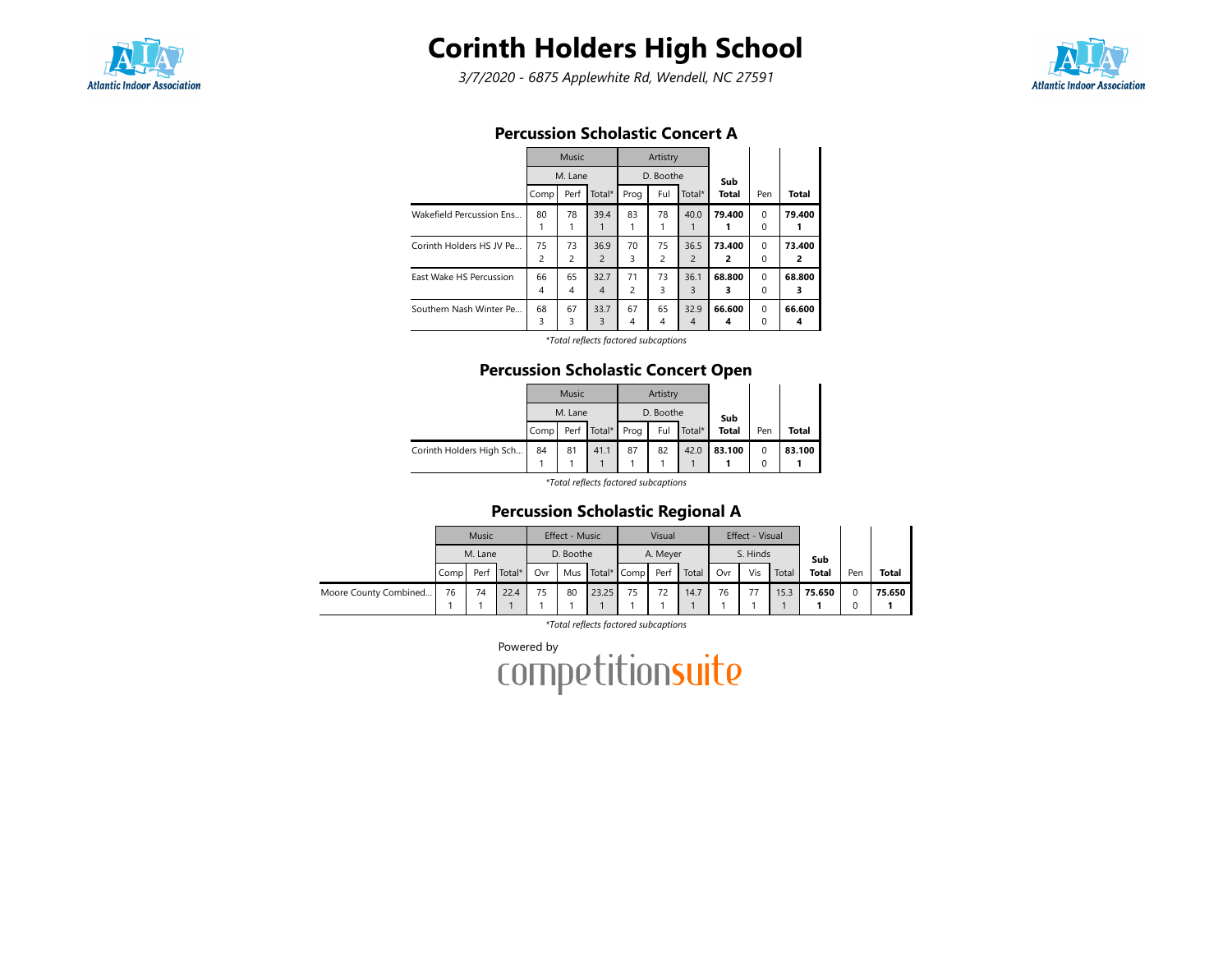

3/7/2020 - 6875 Applewhite Rd, Wendell, NC 27591



### Percussion Scholastic A

|                          |      | <b>Music</b>                                   |      |                     | Effect - Music |                        |             | Visual   |       |     | Effect - Visual |       |              |          |              |
|--------------------------|------|------------------------------------------------|------|---------------------|----------------|------------------------|-------------|----------|-------|-----|-----------------|-------|--------------|----------|--------------|
|                          |      |                                                |      |                     | D. Boothe      |                        |             | A. Meyer |       |     | S. Hinds        |       | Sub          |          |              |
|                          | Comp | M. Lane<br>Total*<br>Ovr<br>Perf<br>75<br>22.6 |      |                     | Mus            |                        | Total* Comp | Perf     | Total | Ovr | Vis             | Total | <b>Total</b> | Pen      | <b>Total</b> |
| HIPE Heritage Indoor Per | 76   |                                                |      | 71                  | 79             | 22.5                   | 80          | 78       | 15.8  | 78  | 80              | 15.8  | 76.700       | $\Omega$ | 76.700       |
|                          |      |                                                |      |                     |                |                        |             |          |       |     |                 |       |              | 0        |              |
| Athens Drive H.S. Winter | 79   | 77                                             | 23.3 | 65<br>$\mathcal{D}$ | 75<br>っ        | 21.0<br>$\overline{c}$ | 77          | 76       | 15.3  | 79  | 81              | 16.0  | 75.600       | $\Omega$ | 75.600       |
|                          |      |                                                |      | ے                   |                |                        |             |          |       |     |                 |       |              | 0        |              |

\*Total reflects factored subcaptions

#### Winds Scholastic A

|                          |                   | <b>Music Analysis</b> |      |             | <b>Visual Analysis</b> |        |     | Overall Effect |      |              |                  |        |
|--------------------------|-------------------|-----------------------|------|-------------|------------------------|--------|-----|----------------|------|--------------|------------------|--------|
|                          |                   | M. Lane               |      |             | A. Meyer               |        |     | D. Boothe      |      | Sub          |                  |        |
|                          | Comp <sup>1</sup> | Ach                   |      | Total* Comp | Ach                    | Total* | Rep | Comm Total*    |      | <b>Total</b> | Pen              | Total  |
| Corinth Holders HS Winds | 78                | 76                    | 23.1 | 67          | 66                     | 19.95  | 75  | 80             | 31.0 | 74.050       | $\mathbf 0$<br>0 | 74.050 |

\*Total reflects factored subcaptions

## Colorguard Elementary School

|                         |     |           | Equipment Analysis   Movement Analysis |     |           |       |             | Design Analysis |       |     |             |       | <b>General Effect</b> |            |       |       |              |     |        |
|-------------------------|-----|-----------|----------------------------------------|-----|-----------|-------|-------------|-----------------|-------|-----|-------------|-------|-----------------------|------------|-------|-------|--------------|-----|--------|
|                         |     | K. Dawson |                                        |     | K. Greene |       |             | D. DeKemper     |       |     | D. Richards |       |                       | L. Carlson |       |       | Sub          |     |        |
|                         | Voc | Exc       | Total*                                 | Voc | Exc       |       | Total* Comp | Exc             | Total | Rep | Perf        | Total | Rep                   | Perf       | Total | Total | <b>Total</b> | Pen | Total  |
| Holly Springs Lil Hawks | 73  | 69        | 14.08                                  | 75  | 68        | 14.09 | 94          | 90              | 18.4  | 78  | 76          | 15.4  | 79                    |            | 15.6  |       | 31.00 77.570 |     | 77.570 |
|                         |     |           |                                        |     |           |       |             |                 |       |     |             |       |                       |            |       |       |              |     |        |

\*Total reflects factored subcaptions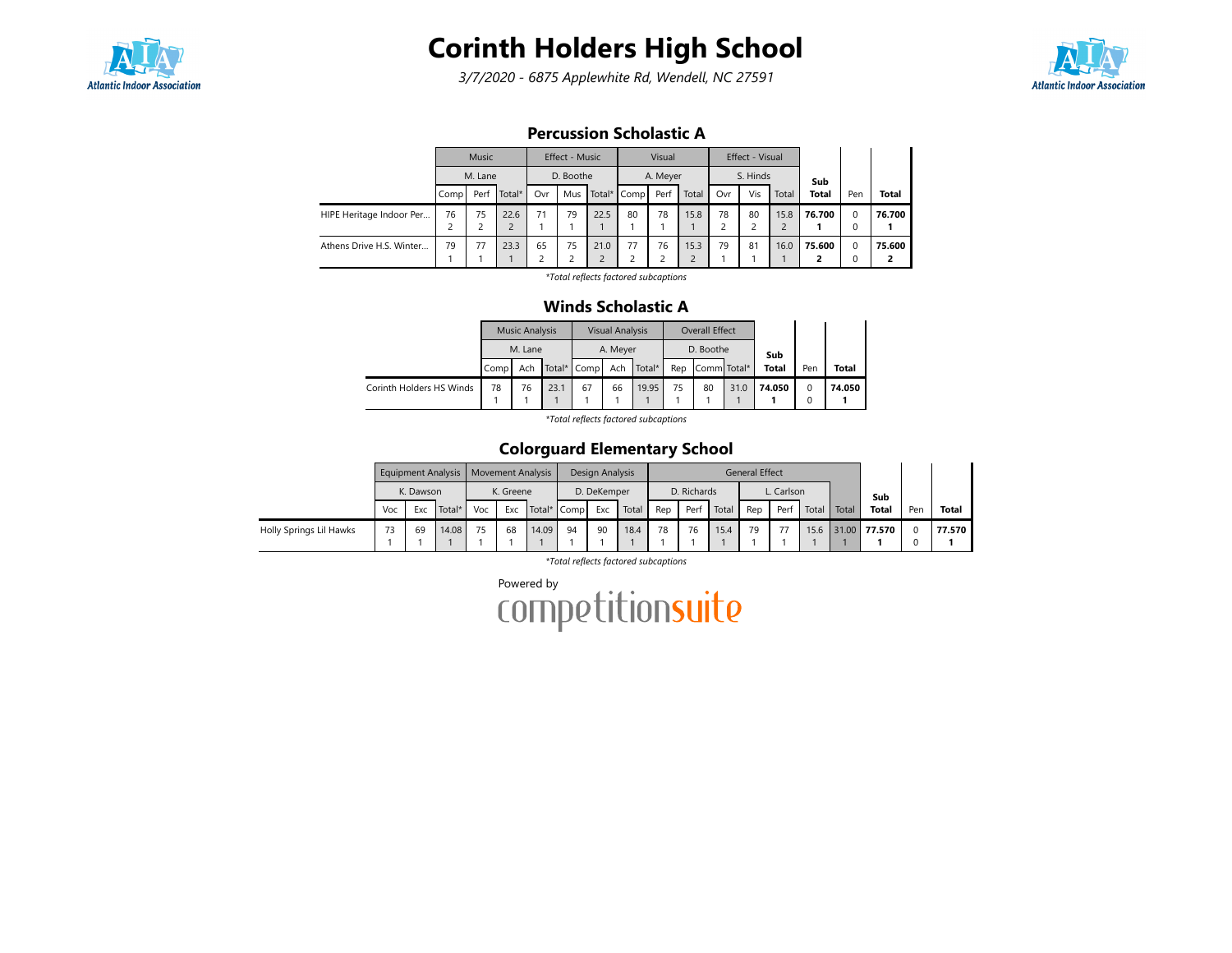

3/7/2020 - 6875 Applewhite Rd, Wendell, NC 27591



## Colorguard Middle School

|                           |     |                            | <b>Equipment Analysis</b> |     |           | <b>Movement Analysis</b> |    | Design Analysis |       |     |             |       | <b>General Effect</b> |            |       |       |              |     |              |
|---------------------------|-----|----------------------------|---------------------------|-----|-----------|--------------------------|----|-----------------|-------|-----|-------------|-------|-----------------------|------------|-------|-------|--------------|-----|--------------|
|                           |     | K. Dawson<br>Exc<br>Total* |                           |     | K. Greene |                          |    | D. DeKemper     |       |     | D. Richards |       |                       | L. Carlson |       |       | Sub          |     |              |
|                           | Voc |                            |                           | Voc | Exc       | Total* Comp              |    | Exc             | Total | Rep | Perf        | Total | Rep                   | Perf       | Total | Total | <b>Total</b> | Pen | <b>Total</b> |
| Holly Springs Jr Hawks    | 85  | 80                         | 16.35                     | 87  | 83        | 16.88                    | 95 | 94              | 18.9  | 89  | 88          | 17.7  | 88                    | 85         | 17.3  |       | 35.00 87.130 |     | 87.130       |
| Apex Friendship Peak Perf | -81 | 79                         | 15.94                     | 82  | 80        | 16.14                    | 92 | 93              | 18.5  | 82  | 80          | 16.2  | 83                    | 81         | 16.4  |       | 32.60 83.180 |     | 83.180       |

\*Total reflects factored subcaptions

### Colorguard Scholastic Regional A2

|                         |         | <b>Equipment Analysis</b> |                         |         | <b>Movement Analysis</b>      |                         |         | Design Analysis |                        |         |                      |                        | <b>General Effect</b> |                      |                        |                         |             |               |              |
|-------------------------|---------|---------------------------|-------------------------|---------|-------------------------------|-------------------------|---------|-----------------|------------------------|---------|----------------------|------------------------|-----------------------|----------------------|------------------------|-------------------------|-------------|---------------|--------------|
|                         |         | K. Dawson                 |                         |         | K. Greene                     |                         |         | D. DeKemper     |                        |         | D. Richards          |                        |                       | L. Carlson           |                        |                         | Sub         |               |              |
|                         | Voc     | Exc                       | Total*                  | Voc     | Exc                           | Total*                  | Comp    | Exc             | Total                  | Rep     | Perf                 | Total                  | Rep                   | Perf                 | Total                  | Total                   | Total       | Pen           | Total        |
| Southern Nash Ruby Win  | 72<br>2 | 70                        | 14.14<br>$\overline{c}$ | 65<br>4 | 61<br>4                       | 12.48<br>4              | 71      | 69<br>3         | 14.0<br>3              | 71      | 66<br>$\overline{c}$ | 13.7                   | 73                    | 71<br>$\overline{c}$ | 14.4<br>$\overline{2}$ | 28.10<br>$\overline{c}$ | 68.720      | 0<br>$\Omega$ | 68.720       |
| Dixon Combined Schools  | 65      | 63<br>3                   | 12.74<br>3              | 67      | 64<br>$\overline{\mathbf{c}}$ | 13.01<br>$\overline{3}$ | 72      | 70              | 14.2<br>$\overline{2}$ | 68<br>2 | 67                   | 13.5                   | 75                    | 73                   | 14.8                   | 28.30                   | 68.250      | $\Omega$<br>0 | 68.250       |
| Northwood HS Wintergu   | 63<br>4 | 60<br>4                   | 12.21<br>4              | 73      | 69                            | 14.08                   | 74      | 72              | 14.6                   | 62<br>3 | 60<br>3              | 12.2<br>3              | 71                    | 68<br>3              | 13.9<br>3              | 26.10<br>3              | 66.990      | $\Omega$<br>0 | 66.990       |
| White Oak High School   | 75      | 69<br>∍                   | 14.22                   | 69<br>2 | 63<br>3                       | 13.02                   | 66<br>4 | 62<br>4         | 12.8<br>4              | 59<br>4 | 55<br>4              | 11.4<br>$\overline{4}$ | 70<br>4               | 65<br>4              | 13.5<br>4              | 24.90<br>4              | 64.940<br>4 | $\Omega$<br>0 | 64.940<br>4  |
| Pamlico County HS Guard | 60      | 59                        | 11.87<br>b              | 55      | 52<br>5                       | 10.61                   | 59      | 55              | 11.4                   | 57      | 53                   | 11.0                   | 60                    | 55                   | 11.5<br>5              | 22.50                   | 56.380      | $\Omega$      | 56.380<br>5. |

\*Total reflects factored subcaptions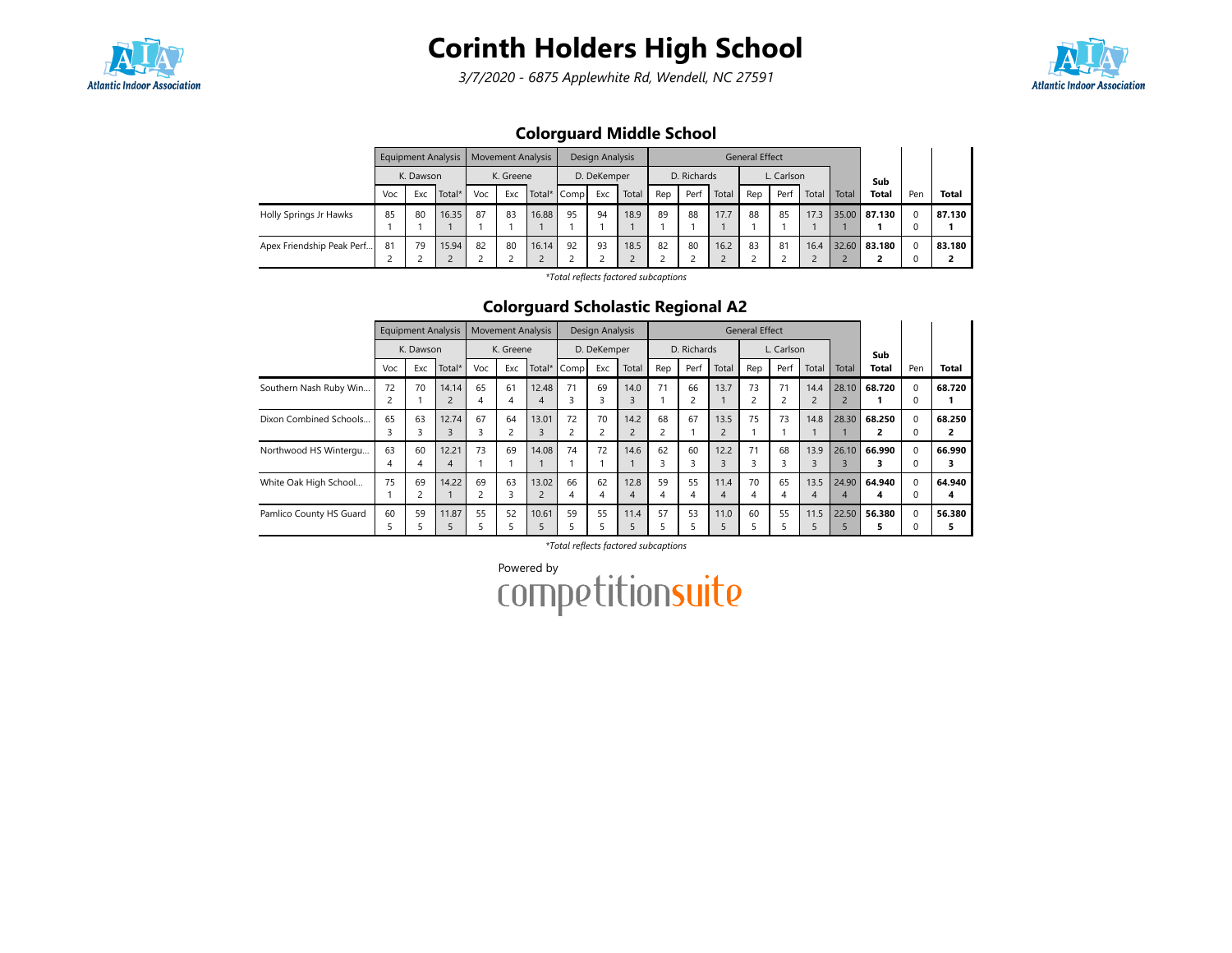

3/7/2020 - 6875 Applewhite Rd, Wendell, NC 27591



## Colorguard Scholastic Regional A1

|                           |         | <b>Equipment Analysis</b> |                         |         | <b>Movement Analysis</b> |                         |                      | Design Analysis |                        |                      |             |                        | <b>General Effect</b> |            |                        |                           |              |                      |              |
|---------------------------|---------|---------------------------|-------------------------|---------|--------------------------|-------------------------|----------------------|-----------------|------------------------|----------------------|-------------|------------------------|-----------------------|------------|------------------------|---------------------------|--------------|----------------------|--------------|
|                           |         | K. Dawson                 |                         |         | K. Greene                |                         |                      | D. DeKemper     |                        |                      | D. Richards |                        |                       | L. Carlson |                        |                           | Sub          |                      |              |
|                           | Voc     | Exc                       | Total*                  | Voc     | Exc                      | Total*                  | Comp                 | Exc             | Total                  | Rep                  | Perf        | Total                  | Rep                   | Perf       | Total                  | Total                     | Total        | Pen                  | <b>Total</b> |
| Apex Friendship Blue      | 74<br>2 | 72                        | 14.54<br>$\overline{2}$ | 74      | 73                       | 14.67                   | 79                   | 77              | 15.6                   | 76<br>$\overline{c}$ | 75<br>2     | 15.1<br>$\overline{2}$ | 79                    | 77         | 15.6                   | 30.70                     | 75.510       | $\Omega$<br>0        | 75.510       |
| West Craven High School   | 73<br>3 | 71                        | 14.34<br>3              | 74      | 72<br>2                  | 14.54<br>2              | 78<br>$\overline{2}$ | 76              | 15.4<br>2              | 78                   | 77          | 15.5                   | 75<br>4               | 74         | 14.9<br>3              | 30.40<br>2                | 74.680<br>2  | $\Omega$<br>0        | 74.680<br>2  |
| Green Hope JV Guard       | 76      | 73                        | 14.81                   | 70<br>4 | 68<br>5                  | 13.74<br>5              | 75<br>3              | 71<br>6         | 14.6<br>5              | 73<br>3              | 70<br>3     | 14.3<br>3              | 76<br>З               | 71<br>4    | 14.7<br>4              | 29.00<br>3                | 72.150       | $\Omega$<br>$\Omega$ | 72.150<br>3  |
| Clinton High School       | 72<br>4 | 70<br>5.                  | 14.14<br>5              | 70<br>4 | 70<br>3                  | 14.0<br>ξ               | 74<br>4              | 75<br>3         | 14.9<br>3              | 63<br>$\overline{7}$ | 67<br>5     | 13.0<br>$\overline{7}$ | 78<br>$\overline{c}$  | 76         | 15.4<br>$\overline{2}$ | 28.40<br>$\boldsymbol{A}$ | 71.440<br>4  | $\Omega$<br>$\Omega$ | 71.440<br>4  |
| Green Level High School   | 72<br>4 | 71                        | 14.27<br>4              | 71<br>3 | 69<br>4                  | 13.94<br>$\overline{4}$ | 72<br>6              | 73<br>5.        | 14.5<br>6              | 70<br>4              | 68<br>4     | 13.8<br>$\overline{4}$ | 73<br>6               | 69<br>6    | 14.2<br>6              | 28.00<br>5                | 70.710<br>5. | $\Omega$<br>0        | 70.710<br>5  |
| Rolesville High School Gu | 67      | 65                        | 13.14<br>7              | 69<br>6 | 65<br>6                  | 13.28<br>6              | 73<br>5              | 74              | 14.7<br>4              | 66<br>6              | 65          | 13.1<br>6              | 70                    | 66         | 13.6                   | 26.70                     | 67.820<br>6  | $\Omega$<br>$\Omega$ | 67.820<br>6  |
| Chapel Hill HS WG         | 68<br>6 | 66                        | 13.34<br>6              | 64      | 60                       | 12.28<br>$\overline{7}$ | 70                   | 68              | 13.8<br>$\overline{ }$ | 67<br>5              | 66<br>6     | 13.3<br>5              | 74<br>5               | 70         | 14.4<br>5              | 27.70<br>6                | 67.120<br>7  | $\Omega$<br>$\Omega$ | 67.120       |

\*Total reflects factored subcaptions

### Colorguard Independent Regional A

|                      |     |           | Equipment Analysis   Movement Analysis |     |           |             |    | Design Analysis |       |     |             |       | <b>General Effect</b> |            |       |       |              |     |        |
|----------------------|-----|-----------|----------------------------------------|-----|-----------|-------------|----|-----------------|-------|-----|-------------|-------|-----------------------|------------|-------|-------|--------------|-----|--------|
|                      |     | K. Dawson |                                        |     | K. Greene |             |    | D. DeKemper     |       |     | D. Richards |       |                       | L. Carlson |       |       | Sub          |     |        |
|                      | Voc | Exc       | Total*                                 | Voc | Exc       | Total* Comp |    | Exc             | Total | Rep | Perf        | Total | Rep                   | Perf       | Total | Total | <b>Total</b> | Pen | Total  |
| Starling Independent | 66  | 64        | 12.94                                  | 62  | 60        | 12.14       | 71 | 67              | 13.8  | 60  | 58          | 11.8  | 65                    | 60         | 12.5  |       | 24.30 63.180 |     | 63.180 |
|                      |     |           |                                        |     |           |             |    |                 |       |     |             |       |                       |            |       |       |              |     |        |

\*Total reflects factored subcaptions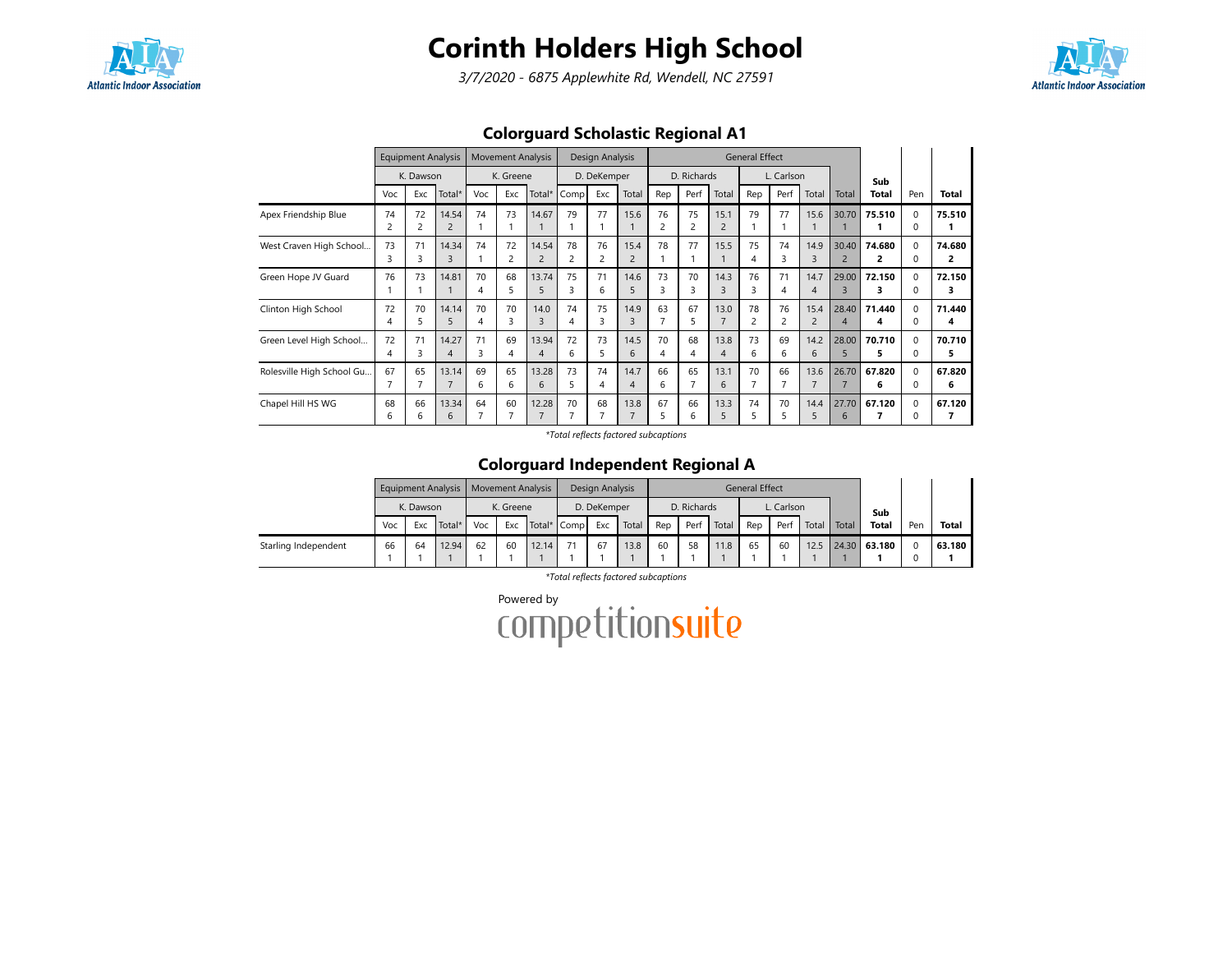

3/7/2020 - 6875 Applewhite Rd, Wendell, NC 27591



## Colorguard Scholastic A3

|                          |         | <b>Equipment Analysis</b> |                         |                      | <b>Movement Analysis</b> |                         |                               | Design Analysis |                        |         |                      |                        | <b>General Effect</b> |            |                        |                         |             |                      |              |
|--------------------------|---------|---------------------------|-------------------------|----------------------|--------------------------|-------------------------|-------------------------------|-----------------|------------------------|---------|----------------------|------------------------|-----------------------|------------|------------------------|-------------------------|-------------|----------------------|--------------|
|                          |         | K. Dawson                 |                         |                      | K. Greene                |                         |                               | D. DeKemper     |                        |         | D. Richards          |                        |                       | L. Carlson |                        |                         | Sub         |                      |              |
|                          | Voc     | Exc                       | Total*                  | Voc                  | Exc                      | Total*                  | Comp                          | Exc             | Total                  | Rep     | Perf                 | Total                  | Rep                   | Perf       | Total                  | Total                   | Total       | Pen                  | Total        |
| Enloe HS Winterguard     | 69      | 68                        | 13.67                   | 66<br>$\overline{c}$ | 63                       | 12.81                   | 61<br>3                       | 62<br>2         | 12.3<br>$\overline{2}$ | 65<br>4 | 63<br>3              | 12.8<br>3              | 69                    | 68         | 13.7                   | 26.50<br>$\overline{2}$ | 65.280      | $\Omega$<br>$\Omega$ | 65.280       |
| Cape Fear JV             | 68      | 61<br>4                   | 12.69<br>4              | 62<br>4              | 61<br>3                  | 12.27<br>4              | 65                            | 64              | 12.9                   | 68      | 67                   | 13.5                   | 68                    | 67         | 13.5<br>$\overline{c}$ | 27.00                   | 64.860      | $\Omega$<br>0        | 64.860<br>2  |
| Wake Forest HS WG        | 68      | 65<br>2                   | 13.21<br>$\overline{2}$ | 68                   | 63                       | 12.95                   | 59                            | 53<br>6         | 11.2<br>5              | 66<br>3 | 59<br>6              | 12.5<br>5              | 65<br>4               | 62<br>4    | 12.7<br>4              | 25.20<br>5.             | 62.560      | $\Omega$<br>$\Omega$ | 62.560<br>з  |
| East Wake HS Winterguard | 67<br>4 | 63<br>3                   | 12.88<br>3              | 62<br>4              | 58<br>5                  | 11.88                   | 60<br>4                       | 57<br>4         | 11.7<br>4              | 64<br>5 | 62<br>4              | 12.6<br>$\overline{4}$ | 67<br>3               | 65         | 13.2<br>3              | 25.80<br>$\overline{3}$ | 62.260<br>4 | $\Omega$<br>0        | 62.260<br>4  |
| Southern Nash Sapphire   | 62<br>6 | 60<br>6                   | 12.14<br>6              | 65<br>3              | 60<br>4                  | 12.35<br>$\overline{3}$ | 62<br>$\overline{\mathbf{c}}$ | 59<br>3         | 12.1<br>3              | 67<br>2 | 64<br>$\overline{c}$ | 13.1<br>$\overline{c}$ | 63<br>6               | 60         | 12.3<br>5              | 25.40<br>$\overline{4}$ | 61.990<br>5 | $\Omega$<br>$\Omega$ | 61.990<br>5. |
| Middle Creek HS JV       | 64      | 61                        | 12.41<br>5              | 61<br>6              | 57<br>6                  | 11.68<br>6              | 57<br>6                       | 54<br>5         | 11.1<br>6              | 62<br>6 | 60<br>5              | 12.2<br>6              | 64                    | 58<br>6    | 12.2<br>6              | 24.40<br>6              | 59.590<br>6 | $\Omega$             | 59.590<br>6  |

\*Total reflects factored subcaptions

#### Colorguard Scholastic A2

|                           |         | <b>Equipment Analysis</b> |                         |         | <b>Movement Analysis</b> |            |         | Design Analysis               |                        |         |             |           | <b>General Effect</b> |            |                        |            |             |               |              |
|---------------------------|---------|---------------------------|-------------------------|---------|--------------------------|------------|---------|-------------------------------|------------------------|---------|-------------|-----------|-----------------------|------------|------------------------|------------|-------------|---------------|--------------|
|                           |         | K. Dawson                 |                         |         | K. Greene                |            |         | D. DeKemper                   |                        |         | D. Richards |           |                       | L. Carlson |                        |            | Sub         |               |              |
|                           | Voc     | Exc                       | Total*                  | Voc     | Exc                      | Total*     | Comp    | Exc                           | Total                  | Rep     | Perf        | Total     | Rep                   | Perf       | Total                  | Total      | Total       | Pen           | <b>Total</b> |
| Holly Springs Hawks       | 81      | 77                        | 15.68<br>$\overline{2}$ | 78      | 75                       | 15.21      | 73      | 72<br>5                       | 14.5<br>5              | 77<br>2 | 76          | 15.3      | 77<br>2               | 76         | 15.3<br>$\overline{2}$ | 30.60      | 75.990      | $\Omega$<br>0 | 75.990       |
| Apex Friendship Red       | 77      | 75                        | 15.14<br>5              | 77<br>2 | 74<br>2                  | 15.01      | 74<br>4 | 74<br>3                       | 14.8<br>4              | 75<br>5 | 72          | 14.7      | 78                    | 77         | 15.5                   | 30.20      | 75.150      | $\Omega$<br>0 | 75.150       |
| West Johnston HS A        | 79      | 77                        | 15.54<br>3              | 75<br>3 | 72<br>3                  | 14.61<br>3 | 75      | 76                            | 15.1<br>$\overline{2}$ | 77<br>2 | 75<br>3     | 15.2      | 72<br>6               | 70<br>6    | 14.2<br>6              | 29.40<br>5 | 74.650      | $\Omega$<br>0 | 74.650<br>3  |
| Athens Drive HS Winterg   | 78<br>4 | 76                        | 15.34<br>4              | 74<br>4 | 71<br>4                  | 14.41      | 76      | 73<br>4                       | 14.9<br>3              | 76<br>4 | 74          | 15.0<br>4 | 76<br>3               | 74         | 15.0<br>3              | 30.00<br>4 | 74.650      | $\Omega$<br>0 | 74.650       |
| Heritage Combined Scho    | 80      | 79                        | 15.87                   | 73<br>5 | 70<br>6                  | 14.21<br>6 | 72<br>6 | 71<br>6                       | 14.3<br>6              | 72<br>6 | 70<br>6     | 14.2<br>6 | 75<br>4               | 72<br>4    | 14.7<br>$\overline{4}$ | 28.90<br>6 | 73.280<br>ь | $\Omega$<br>0 | 73.280       |
| <b>Bassett HS Varsity</b> | 70<br>6 | 67<br>h                   | 13.61<br>6              | 73      | 71<br>$\overline{4}$     | 14.34<br>5 | 77      | 75<br>$\overline{\mathbf{c}}$ | 15.2                   | 79      | 77          | 15.6      | 74<br>5               | 71         | 14.5                   | 30.10<br>3 | 73.250<br>6 | $\Omega$      | 73.250<br>6  |

\*Total reflects factored subcaptions

† Placements reflect tiebreaker rule

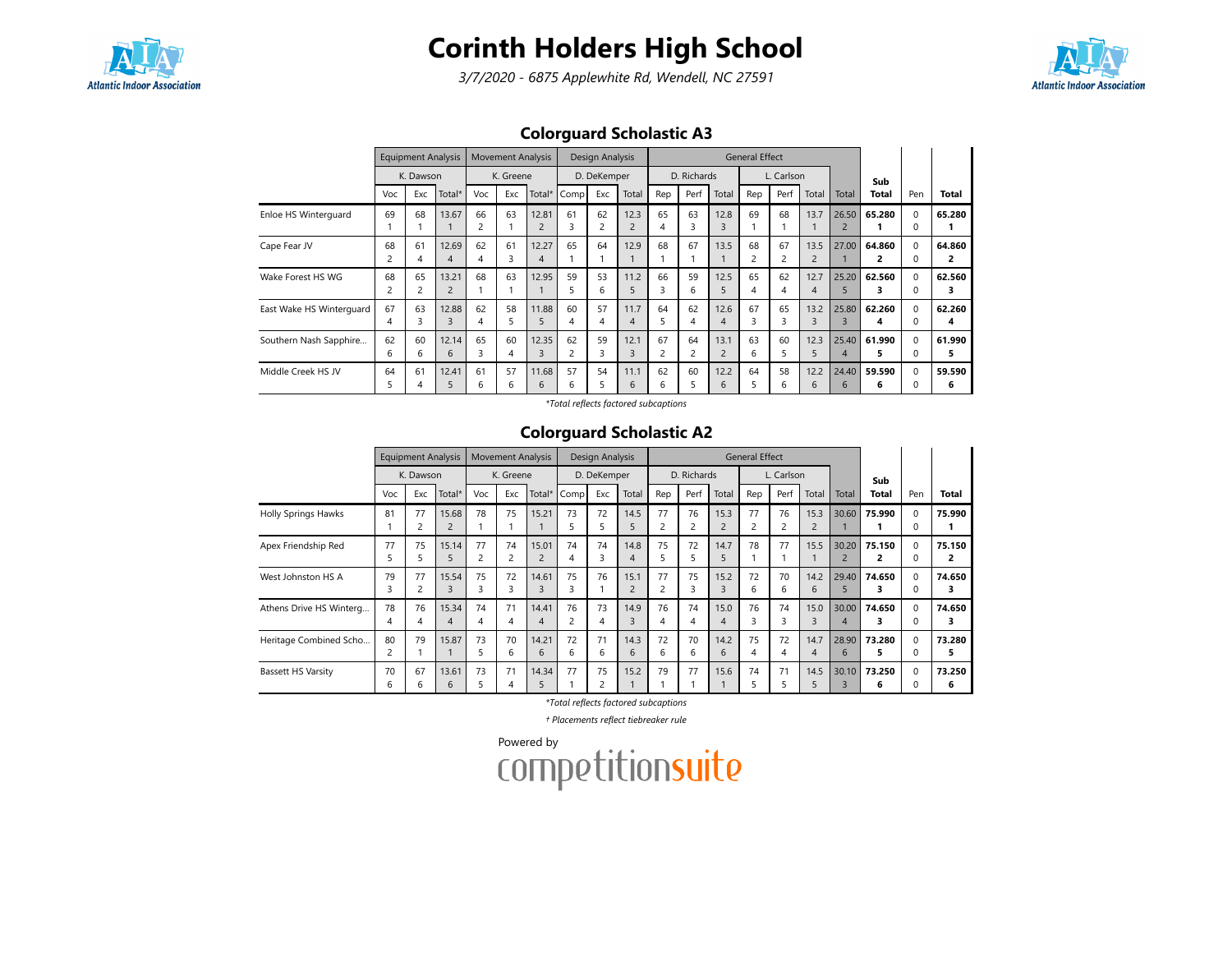

3/7/2020 - 6875 Applewhite Rd, Wendell, NC 27591



## Colorguard Scholastic A1

|                          | <b>Equipment Analysis</b> |     |                         | <b>Movement Analysis</b> |         |             | Design Analysis |                      |             | <b>General Effect</b>         |         |            |         |      |           |            |              |          |              |
|--------------------------|---------------------------|-----|-------------------------|--------------------------|---------|-------------|-----------------|----------------------|-------------|-------------------------------|---------|------------|---------|------|-----------|------------|--------------|----------|--------------|
|                          | K. Dawson                 |     | K. Greene               |                          |         | D. DeKemper |                 |                      | D. Richards |                               |         | L. Carlson |         |      |           | Sub        |              |          |              |
|                          | Voc                       | Exc | Total*                  | Voc                      | Exc     | Total*      | Comp            | Exc                  | Total       | Rep                           | Perf    | Total      | Rep     | Perf | Total     | Total      | <b>Total</b> | Pen      | <b>Total</b> |
| Corinth Holders High Sch | 80                        | 79  | 15.87                   | 82                       | 78<br>3 | 15.88       | 78              | 75<br>3              | 15.3        | 78                            | 76      | 15.4       | 80      | 79   | 15.9      | 31.30      | 78.350       |          | 78.350       |
| Northwest Guilford HS Va | 83                        | 82  | 16.47                   | 82                       | 80      | 16.14       | 80              | 78                   | 15.8        | 72<br>3                       | 71      | 14.3       | 76      | 74   | 15.0      | 29.30      | 77.710       | $\Omega$ | 77.710<br>2  |
| Havelock HS "Panache"    | 82                        | 80  | 16.14<br>$\overline{2}$ | 83                       | 81      | 16.34       | 76              | 76<br>$\overline{c}$ | 15.2        | 71<br>4                       | 70<br>4 | 14.1       | 75<br>4 | 72   | 14.7<br>4 | 28.80<br>4 | 76.480       |          | 76.480<br>3  |
| Middle Creek HS Varsity  | 79<br>4                   | 78  | 15.67<br>4              | 76<br>4                  | 72<br>4 | 14.68<br>4  | 74<br>4         | 71<br>4              | 14.5<br>4   | 73<br>$\overline{\mathbf{c}}$ | 72      | 14.5       | 81      | 76   | 15.7      | 30.20      | 75.050       | 0.1      | 74.950<br>4  |

\*Total reflects factored subcaptions

#### Colorguard Independent A

|                          |           |     |        | Equipment Analysis   Movement Analysis |     |             | Design Analysis |     |       | <b>General Effect</b> |      |       |            |      |       |       |              |     |              |
|--------------------------|-----------|-----|--------|----------------------------------------|-----|-------------|-----------------|-----|-------|-----------------------|------|-------|------------|------|-------|-------|--------------|-----|--------------|
|                          | K. Dawson |     |        | K. Greene                              |     |             | D. DeKemper     |     |       | D. Richards           |      |       | L. Carlson |      |       |       | Sub          |     |              |
|                          | Voc       | Exc | Total* | Voc                                    | Exc | Total* Comp |                 | Exc | Total | Rep                   | Perf | Total | Rep        | Perf | Total | Total | <b>Total</b> | Pen | <b>Total</b> |
| Campbell University pres | 80        | 76  | 15.48  | 76                                     | 74  | 14.94       | 82              | 80  | 16.2  | 80                    | 78   | 15.8  | 74         |      | 14.6  |       | 30.40 77.020 |     | 77.020       |

\*Total reflects factored subcaptions

### Colorguard Scholastic Open

|                          | <b>Equipment Analysis</b> |     |           | <b>Movement Analysis</b> |     |             | Design Analysis |     |             | <b>General Effect</b> |      |            |     |      |       |       |              |     |              |
|--------------------------|---------------------------|-----|-----------|--------------------------|-----|-------------|-----------------|-----|-------------|-----------------------|------|------------|-----|------|-------|-------|--------------|-----|--------------|
|                          | K. Dawson                 |     | K. Greene |                          |     | D. DeKemper |                 |     | D. Richards |                       |      | L. Carlson |     |      |       | Sub   |              |     |              |
|                          | Voc                       | Exc | Total     | Voc                      | Exc |             | Total Comp      | Exc | Total       | Rep                   | Perf | Total      | Rep | Perf | Total | Total | <b>Total</b> | Pen | <b>Total</b> |
| Green Hope Varsity Guard | 85                        | 84  | 16.9      | 79                       | 76  | 15.5        | 77              | 75  | 15.2        | 78                    | 77   | 15.5       | 76  | 75   | 15.1  |       | 30.60 78.200 |     | 78.200       |
|                          |                           |     |           |                          |     |             |                 |     |             |                       |      |            |     |      |       |       |              |     |              |
| Cape Fear Varsity        | 81                        | 79  | 16.0      | 74                       | 72  | 14.6        | 74              | 72  | 14.6        | 73                    | 69   | 14.2       | 73  | 72   | 14.5  | 28.70 | 73.900       |     | 73.900       |
|                          |                           |     |           |                          |     |             |                 |     |             |                       |      |            |     |      |       |       |              |     |              |